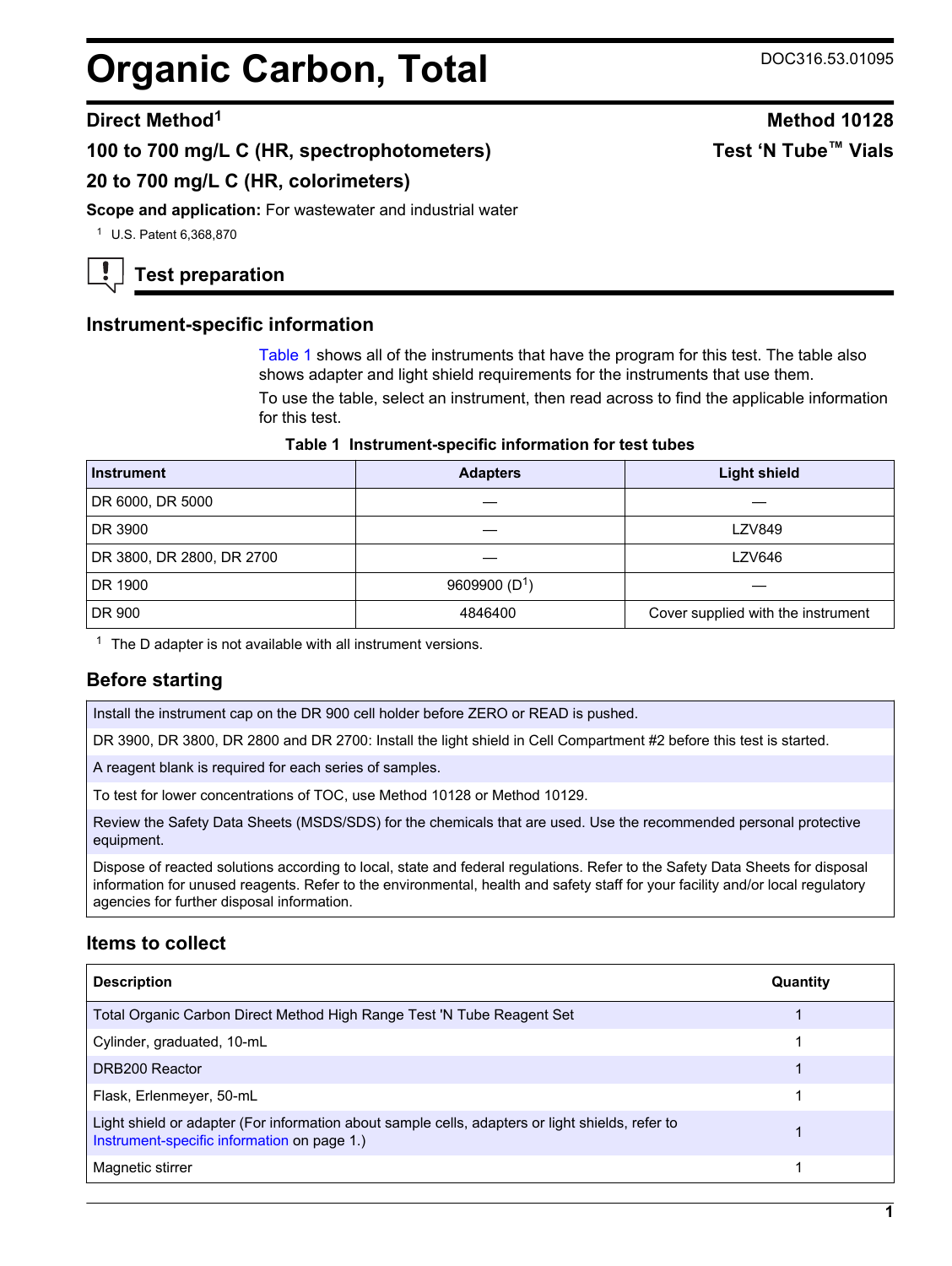### **Items to collect (continued)**

| <b>Description</b>                                 | Quantity |
|----------------------------------------------------|----------|
| Paper, pH                                          |          |
| Pipet, TenSette®, 0.1- to 1.0-mL, with pipet tips  |          |
| Pipet, TenSette®, 1.0- to 10.0-mL, with pipet tips | 1        |
| Stir bar, magnetic                                 |          |
| Test tube rack                                     |          |
| Water, organic-free                                | $0.3$ mL |
| Wipes, disposable                                  |          |

Refer to [Consumables and replacement items](#page-6-0) on page 7 for order information.

## **Sample collection**

- Collect samples in clean glass bottles.
- Homogenize samples that contain solids to get a representative sample.
- Rinse the sample bottle several times with the sample to be collected.
- Fill the bottle completely full, then tighten the cap on the bottle.
- Analyze the samples as soon as possible for best results.
- Acid preservation is not recommended.

## **Organic Carbon Total HR**



**1.** Start the DRB200 Reactor. Select the TOC program.



**2.** Add 10 mL of sample to a 50-mL Erlenmeyer flask. Put the stir bar in the Erlenmeyer flask.



**3.** Add 0.4 mL of Buffer Solution to the Erlenmeyer flask, pH 2.0. Use pH paper to make sure that the sample pH is 2.



**4.** Put the flask on a stir plate. Stir at a moderate speed for 10 minutes.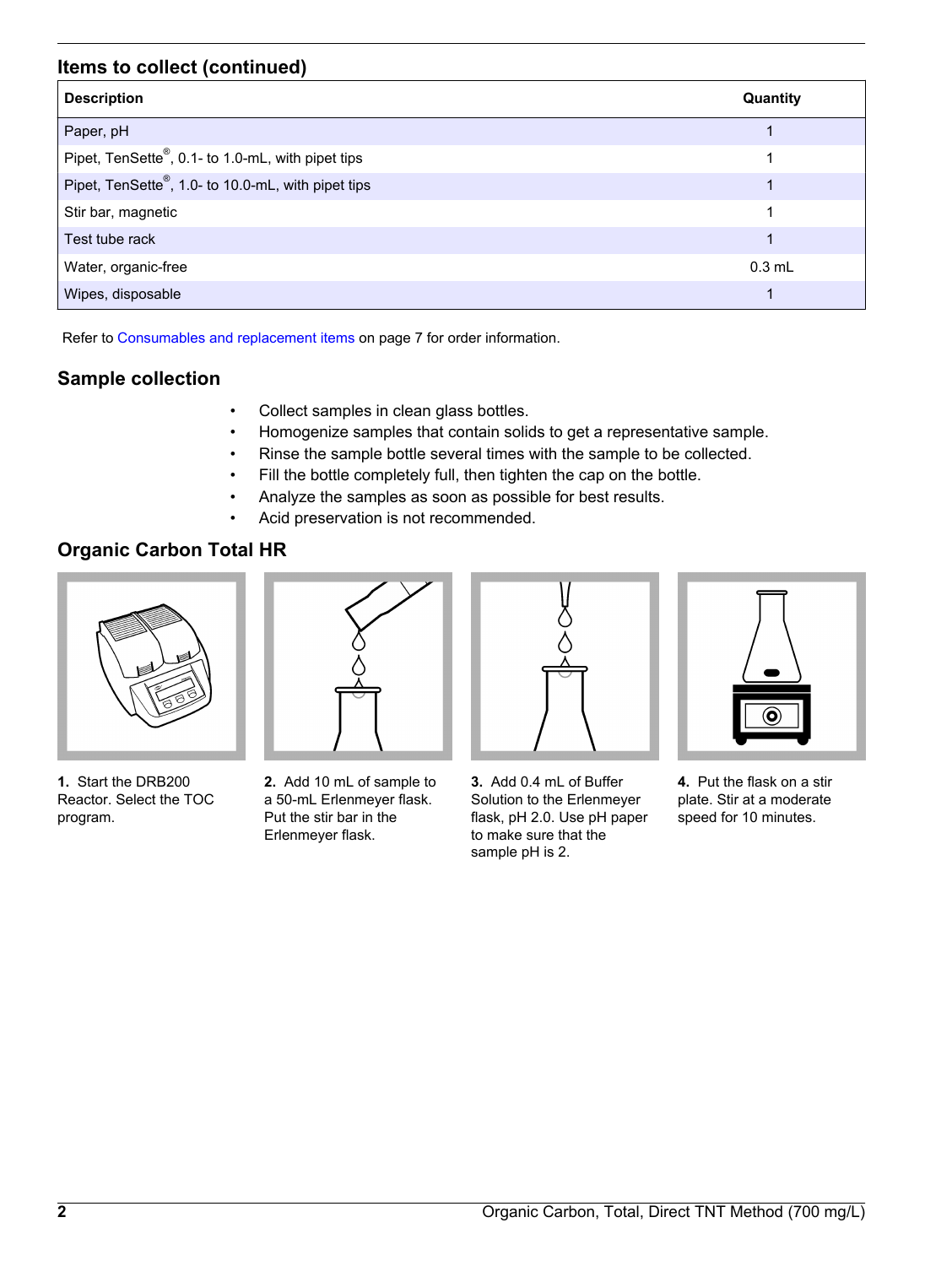

**5.** Add the contents of one TOC Persulfate Powder Pillow to each Acid Digestion Vial. Put a label that says "Reagent Blank" on one High Range Acid Digestion vial. Put a label that says "Sample" on a second High Range Acid Digestion vial.



**6. Prepare the blank:** Add 0.3 mL of organic-free water to the blank vial.



**7. Prepare the sample:** Add 0.3 mL of sample from the Erlenmeyer flask to the sample vial.



**8.** Use deionized water to rinse two blue Mid/High Range Indicator Ampules. Clean the ampules with a wipe. Do not touch the sides of the ampules after they are clean. Hold the ampules by the top.



**9.** Put one unopened ampule into each Acid Digestion Vial. Snap the top off of the ampule when the score aligns with the top of the vial. Let the ampules drop into the vials. Do not invert or tilt the vials after the ampule is inside.



**10.** Close the vials tightly. Insert them into the reactor.



**11.** Close the reactor. Let the vials react for 2 hours at 103 to 105 °C.



**12.** After two hours, remove the vials from the reactor. Keep the vials in an upright position at all times. Put them in a test tube rack to cool for one hour. The liquid in the blank should show a dark blue color.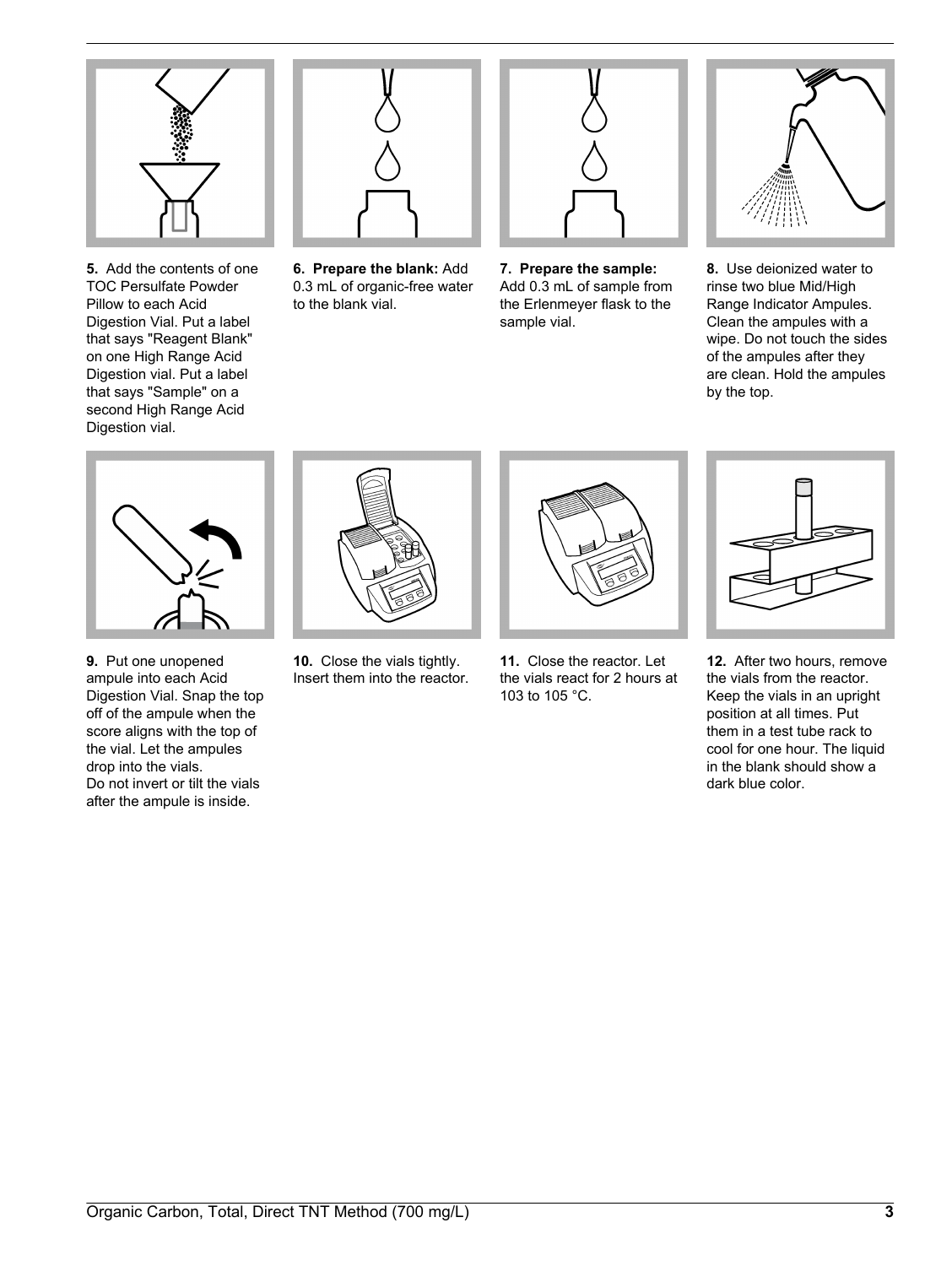

**13.** Start program **426 Organic Carbon HR**. For information about sample cells, adapters or light shields, refer to [Instrument](#page-0-1)[specific information](#page-0-1) on page 1.

*Note: Although the program name can be different between instruments, the program number does not change.*





**17.** Clean the sample vial. **18.** Insert the sample vial

**Interferences**

into the 16-mm cell holder.

**19.** Push **READ**. Results show in mg/L C.

If the sample contains more than 1000 mg/L CaCO<sub>3</sub> alkalinity, add sulfuric acid to lower the sample pH to less than 7, then start the test procedure.

Most sample turbidity is either dissolved during the digestion stage or settled during the cooling period. Sample turbidities up to 50 NTU have been tested without interference.

The table that follows shows the substances that were tested for interference and did not interfere up to the levels shown.

| <b>Interfering substance</b> | Interference level   |
|------------------------------|----------------------|
| Aluminum                     | 10 mg/L AI           |
| Ammonia Nitrogen             | 1000 mg/L as N       |
| <b>ASTM Wastewater</b>       | No effect            |
| <b>Bromide</b>               | 500 mg/L Br          |
| <b>Bromine</b>               | 25 mg/L $Br2$        |
| Calcium                      | 2000 mg/L as $CaCO3$ |
| Chloride                     | 5000 mg/L Cl-        |
| Chlorine                     | 10 mg/L $Cl2$        |
| <b>Chlorine Dioxide</b>      | 6 mg/L $ClO2$        |

**14.** Clean the blank vial. **15.** Insert the blank vial into the 16-mm cell holder.



**16.** Push **ZERO**. The display shows 0 mg/L C.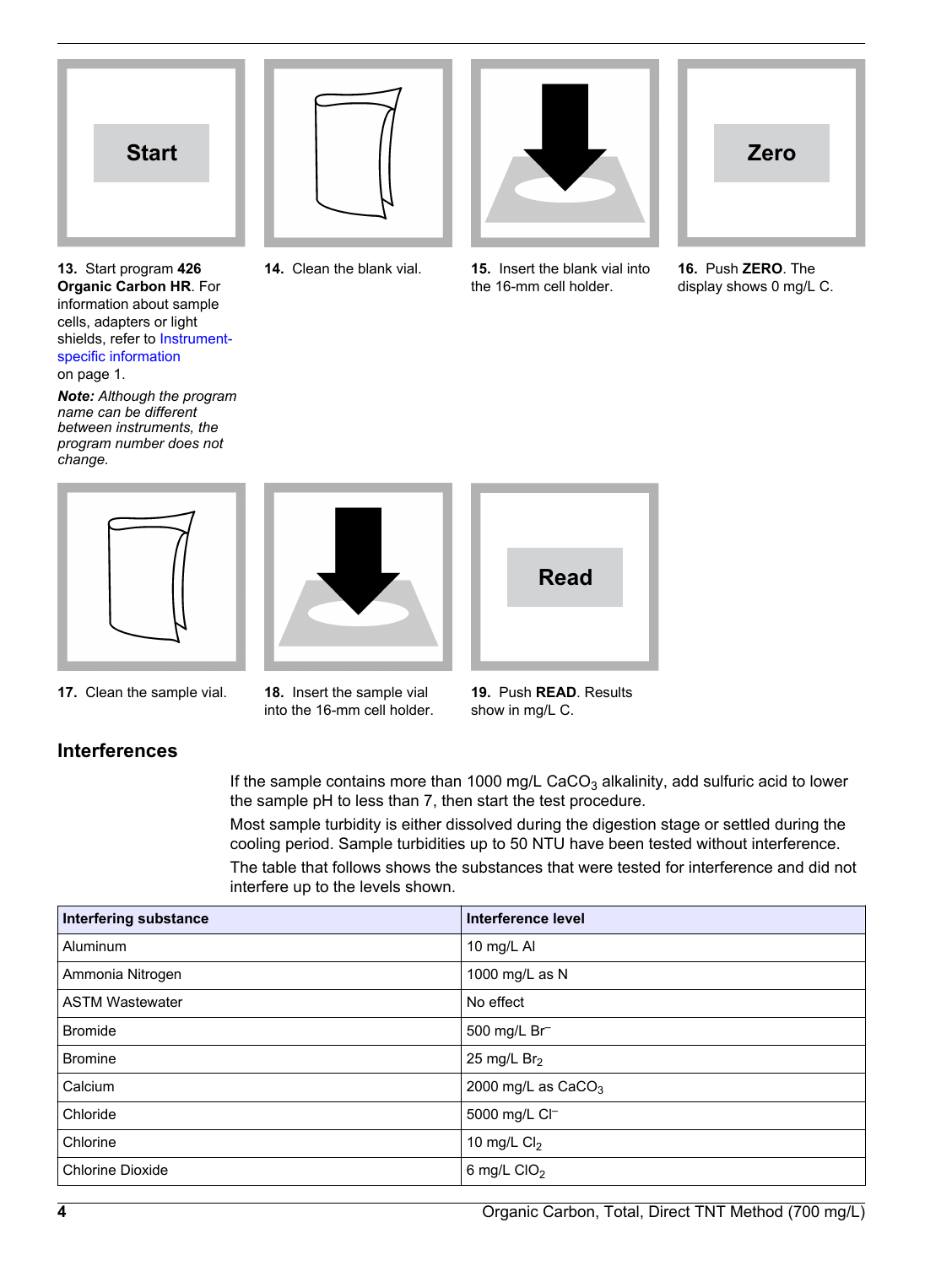| <b>Interfering substance</b> | <b>Interference level</b>                     |
|------------------------------|-----------------------------------------------|
| Copper                       | 10 mg/L Cu                                    |
| Cyanide                      | 10 mg/L CN <sup>-1</sup>                      |
| lodide                       | 50 mg/L I-                                    |
| Iron (II)                    | 10 mg/L $Fe2+$                                |
| Iron (III)                   | 10 mg/L $Fe3+$                                |
| Magnesium                    | 2000 mg/L as $CaCO3$                          |
| Manganese (VII)              | 1 mg/L Mn                                     |
| Monochloramine               | 14 mg/L NH <sub>2</sub> Cl as Cl <sub>2</sub> |
| Nitrite                      | 500 mg/L NO <sup>2-</sup>                     |
| Ozone                        | 2 mg/L $O_3$                                  |
| Phosphate                    | 3390 mg/L PO <sub>4</sub> 3-                  |
| Silica                       | 100 mg/L $SiO2$                               |
| Sulfate                      | 5000 mg/L SO <sub>4</sub> <sup>2-</sup>       |
| Sulfide                      | 20 mg/L S <sup>2-</sup>                       |
| Sulfite                      | 50 mg/L $SO_3^2$ -                            |
| Zinc                         | 5 mg/L Zn                                     |

#### **Reagent blank water**

Water that is used for the reagent blank must contain less than 0.05 mg/L carbon. If the organic-free water container is left open for extended periods, the water can absorb carbon dioxide  $(CO<sub>2</sub>)$  from the atmosphere and contaminate the blank. To remove the dissolved  $CO<sub>2</sub>$  from the organic-free water, acidify the water and stir for 10 minutes as in the test procedure.

Generally, water that is stored in plastic containers is not suitable for low-range TOC blanks. Water that is stored in plastic can become contaminated with organic compounds from the container walls. These leached organic compounds usually cannot be removed by the acid-sparge process.

### **Accuracy check**

#### **Standard additions method (sample spike)**

Use the standard additions method (for applicable instruments) to validate the test procedure, reagents and instrument and to find if there is an interference in the sample. Items to collect:

- TOC Standard Solution Ampule, 1000 mg/L C
- 50-mL volumetric flask, Class A
- 15-mL volumetric pipet and pipet filler
- Organic-free water
- Pipet, TenSette®, 0.1–1.0 mL and tips
- **1.** Prepare a 300-mg/L total organic carbon standard solution as follows:
	- **a.** Use a pipet to add 15.00 mL of a 1000 mg/L TOC standard solution into the volumetric flask.
	- **b.** Dilute to the mark with organic-free water. Mix well. Prepare this solution daily.
- **2.** Use the test procedure to measure the concentration of the sample, then keep the (unspiked) sample in the instrument.
- **3.** Go to the Standard Additions option in the instrument menu.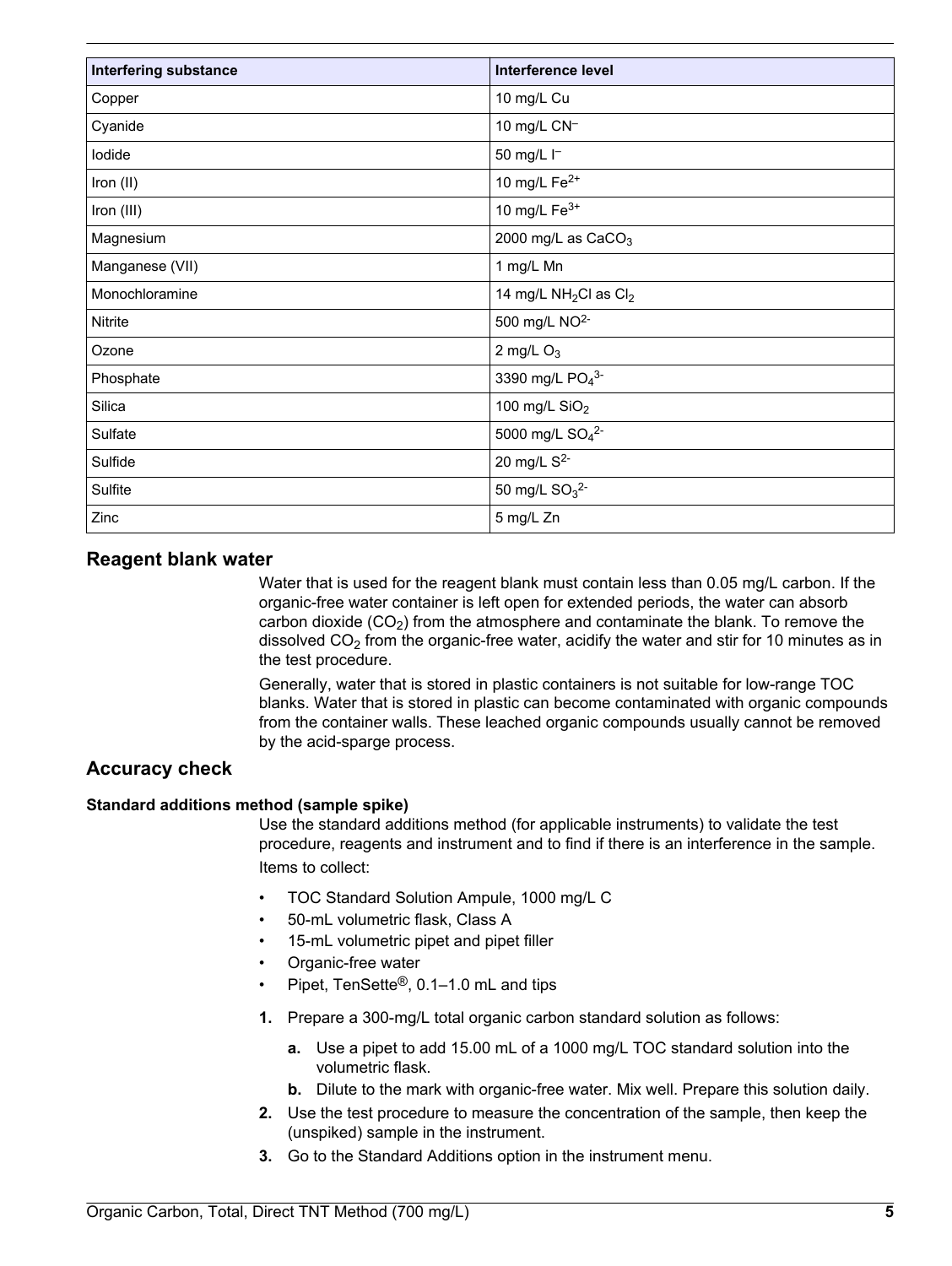- **4.** Select the values for standard concentration, sample volume and spike volumes.
- **5.** Prepare three spiked samples: use the TenSette pipet to add 0.1 mL, 0.2 mL and 0.3 mL of the prepared standard solution, respectively, to three Acid Digestion Vials.
- **6.** Add the contents of one TOC Persulfate Powder Pillow to each vial.
- **7.** Add 0.3 mL of sample to each vial. Swirl to mix.
- **8.** Use the test procedure to measure the concentration of each of the spiked samples. Start with the smallest sample spike. Measure each of the spiked samples in the instrument.
- **9.** Select **Graph** to compare the expected results to the actual results.

*Note: If the actual results are significantly different from the expected results, make sure that the sample volumes and sample spikes are measured accurately. The sample volumes and sample spikes that are used should agree with the selections in the standard additions menu. If the results are not within acceptable limits, the sample may contain an interference.*

#### **Standard solution method**

Use the standard solution method to validate the test procedure, the reagents and the instrument.

Items to collect:

- TOC Standard Solution Ampule 1000 mg/L C
- 50-mL volumetric flask, Class A
- 15-mL volumetric pipet, Class A and pipet filler
- Organic-free reagent water
- **1.** Prepare a 300 mg/L C standard solution as follows:
	- **a.** Use a pipet to add 15.00 mL of 1000 mg/L total organic carbon standard solution into the volumetric flask.
	- **b.** Dilute to the mark with organic-free reagent water. Mix well. Prepare this solution daily.
- **2.** Use the test procedure to measure the concentration of the prepared standard solution.
- **3.** Compare the expected result to the actual result.

*Note: The factory calibration can be adjusted slightly with the standard adjust option so that the instrument shows the expected value of the standard solution. The adjusted calibration is then used for all test results. This adjustment can increase the test accuracy when there are slight variations in the reagents or instruments.*

#### **Method performance**

The method performance data that follows was derived from laboratory tests that were measured on a spectrophotometer during ideal test conditions. Users can get different results under different test conditions.

| Program | <b>Standard</b> | Precision (95% confidence interval) | <b>Sensitivity</b><br><b>Concentration change per 0.010 Abs change</b> |
|---------|-----------------|-------------------------------------|------------------------------------------------------------------------|
| 426     | 350 mg/L C      | 337-363 mg/L C                      | 4 mg/L C                                                               |

#### **Summary of method**

The total organic carbon (TOC) concentration is determined by first sparging the sample under slightly acidic conditions to remove the inorganic carbon. In the outside vial, organic carbon in the sample is digested by persulfate and acid to form carbon dioxide. During digestion, the carbon dioxide diffuses into a pH indicator reagent in the inner ampule. The absorption of carbon dioxide into the indicator forms carbonic acid. Carbonic acid changes the pH and thus the color of the indicator solution. The amount of color change is related to the original amount of carbon in the sample. The measurement wavelengths are 598 and 430 nm for spectrophotometers or 610 nm for colorimeters.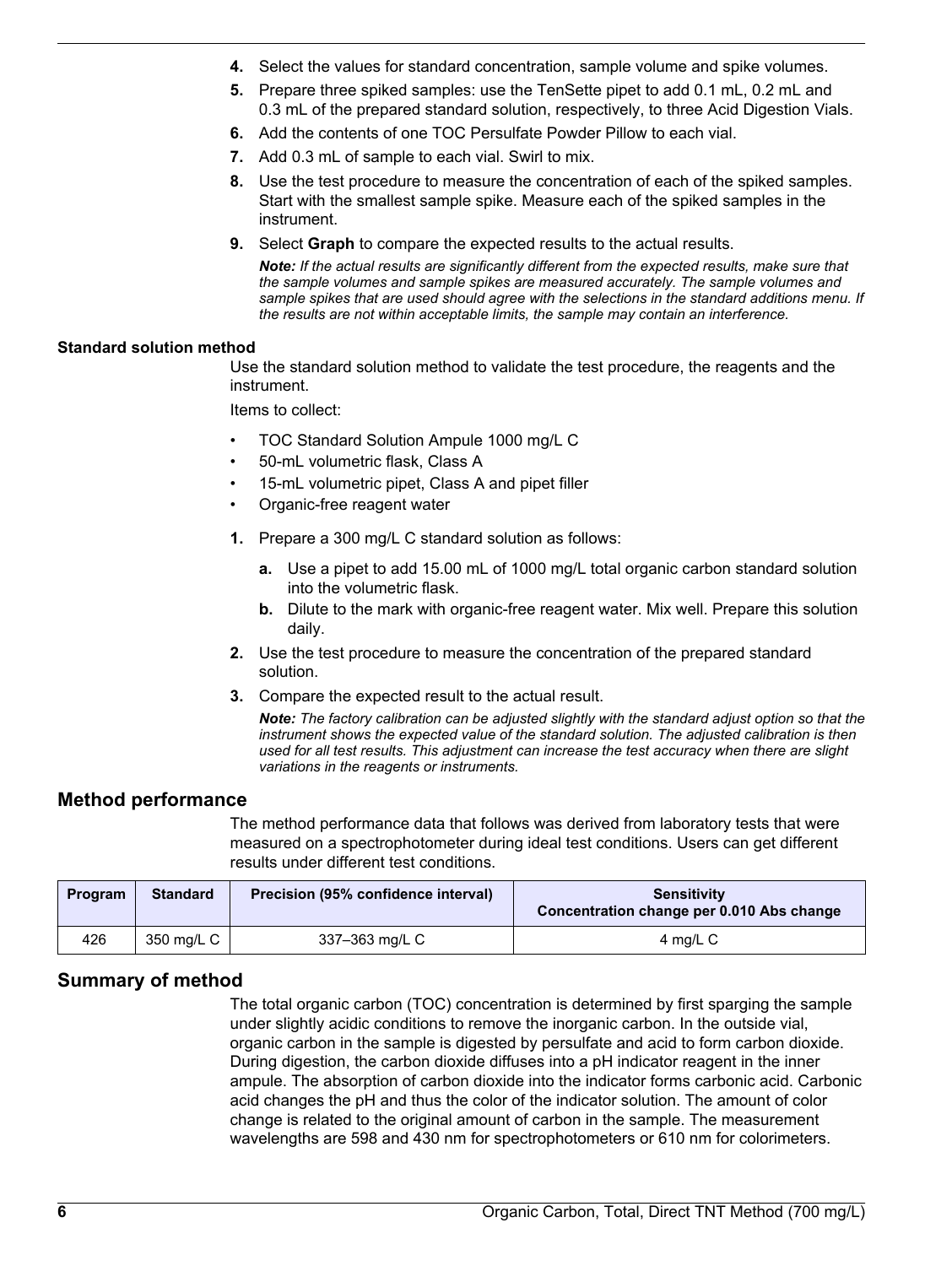# <span id="page-6-0"></span>**Consumables and replacement items**

## **Required reagents**

| <b>Description</b>                                                          | <b>Quantity/test</b> | Unit         | ltem no. |
|-----------------------------------------------------------------------------|----------------------|--------------|----------|
| pH Paper                                                                    | 1                    | 5/pkg        | 39133    |
| Water, organic-free                                                         | $3.0$ mL             | 500 mL       | 2641549  |
| Total Organic Carbon Direct Method High Range Test 'N Tube™<br>Reagent Set  |                      | 50 vials     | 2760445  |
| Includes:                                                                   |                      |              |          |
| Acid Digestion Solution Vials, High Range TOC (not sold separately)         |                      | $50$ /p $kg$ |          |
| Buffer Solution, Sulfate (not sold separately; see alternate size<br>below) | $0.4$ mL             | 25 mL        |          |
| Funnel, micro, poly                                                         | 1                    | each         | 2584335  |
| Indicator Ampules, MR/HR TOC (not sold separately)                          |                      | $10$ /p $kg$ |          |
| TOC Persulfate Powder Pillows (not sold separately)                         |                      | $50$ /p $kg$ |          |

#### **Required apparatus**

| <b>Description</b>                                       | <b>Quantity/test</b> | Unit         | Item no.        |
|----------------------------------------------------------|----------------------|--------------|-----------------|
| Cylinder, graduated, 10-mL                               | 1                    | each         | 50838           |
| DRB 200 Reactor, 110 VAC option, 15 x 16-mm wells        | 1                    | each         | LTV082.53.40001 |
| <b>OR</b>                                                |                      |              |                 |
| DRB 200 Reactor, 220 VAC option, 15 x 16-mm wells        | 1                    | each         | LTV082.52.40001 |
| Flask, Erlenmeyer, 50-mL                                 | 1                    | each         | 50541           |
| <b>Magnetic Stirrer</b>                                  | 1                    | each         | 2881200         |
| Pipet, TenSette <sup>®</sup> , 0.1-1.0 mL                | 1                    | each         | 1970001         |
| Pipet Tips, for TenSette <sup>®</sup> Pipet, 0.1-1.0 mL  | 2                    | 50/pkg       | 2185696         |
| Pipet, TenSette <sup>®</sup> 1.0-10.0 mL                 | 1                    | each         | 1970010         |
| Pipet Tips, for TenSette <sup>®</sup> Pipet, 1.0-10.0 mL | varies               | $50$ /p $kg$ | 2199796         |
| Stir bar, magnetic                                       | 1                    | each         | 4531500         |
| Test tube rack                                           | 1                    | each         | 1864100         |
| Wipes, disposable                                        |                      | $280$ /pkg   | 2097000         |

#### **Recommended standards**

| <b>Description</b>                                       | Unit  | Item no. |
|----------------------------------------------------------|-------|----------|
| TOC Standard Solution Ampule (KHP Standard, 1000-mg/L C) | 5/pkg | 2791505  |

## **Optional reagents and apparatus**

| <b>Description</b>                             | Unit   | Item no. |
|------------------------------------------------|--------|----------|
| Balance, analytical, 80 g x 0.1 mg 100-240 VAC | each   | 2936701  |
| Buffer Solution, Sulfate pH 2.0                | 500 mL | 45249    |
| Flask, volumetric, 50-mL                       | each   | 1457441  |
| Flask, volumetric, Class A, 1000-mL glass      | each   | 1457453  |